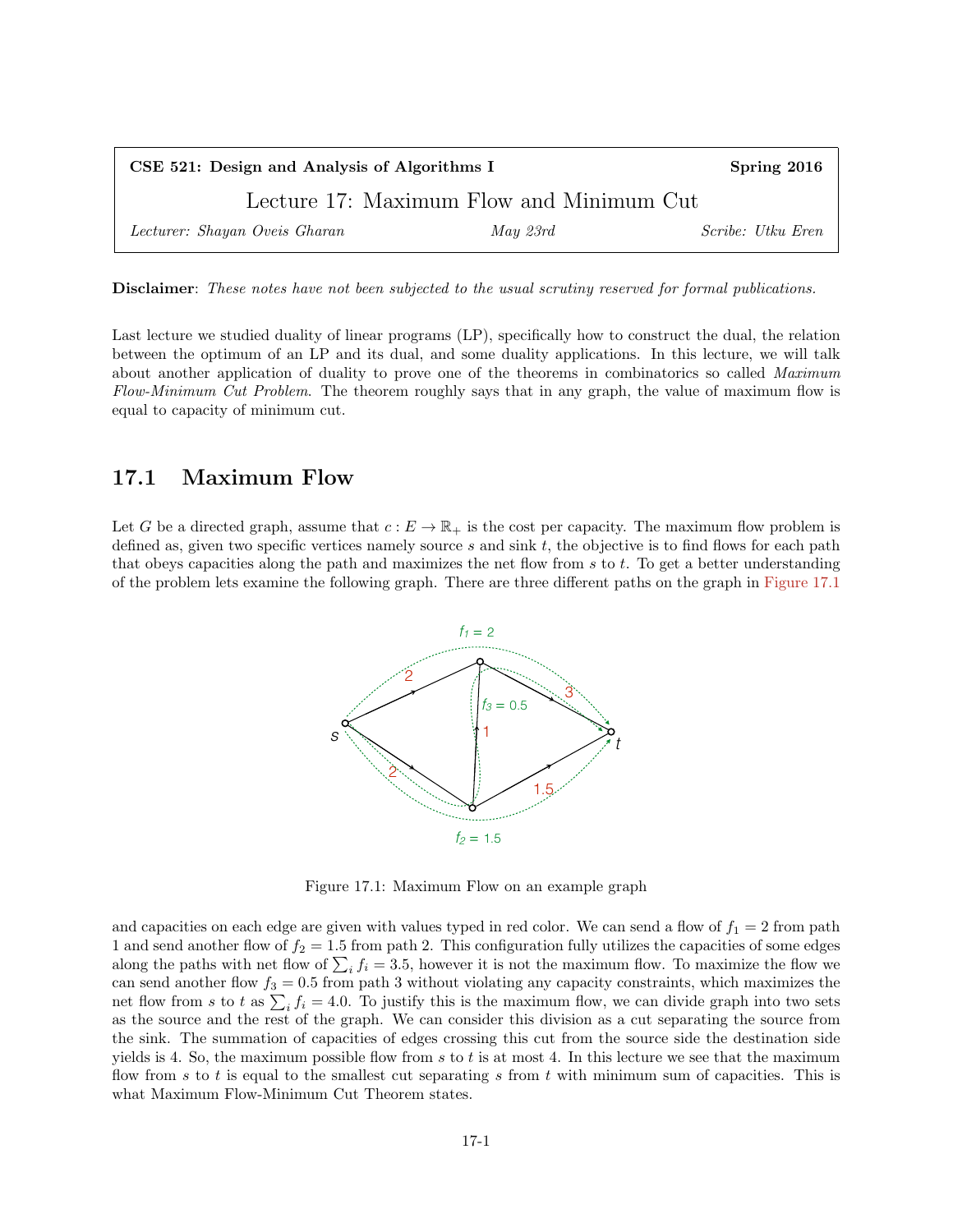## 17.1.1 LP Formulations for Maximum Flow

Before delve into the Maximum Flow-Minimum Cut Theorem, lets focus on the Maximum Flow problem, specifically, how to find the maximum flow in any graph. For this purpose, we can cast the problem as a linear program  $(LP)$ . First, we define the notation given in [Figure 17.2,](#page-1-0) where for a node v we label the incoming edges as  $d^-(v)$  and the outgoing ones as  $d^+(v)$ .

<span id="page-1-0"></span>

Figure 17.2: Notation on incoming and outgoing edges

First of all, because of the capacity constraints on each edge we need whole flow over an edge to be at most the capacity of the edge. Secondly, to satisfy physics of the flow, we need to have a conservation of flow equation, specifically, over all nodes except  $s$  and  $t$ , summation of all incoming flows has to be equal to summation of all outgoing flows. Now we can write an LP to solve for the maximum flow as follows:

<span id="page-1-1"></span>
$$
\max e
$$
\n
$$
\sum_{e} x_e
$$
\n
$$
\text{s.t.} \quad 0 \le x_e \le c_e
$$
\n
$$
\sum_{e \in d^-(v)} x_e = \sum_{e \in d^+(v)} x_e \quad \forall v \in V \setminus \{s, t\}
$$
\n
$$
(17.1)
$$

Remark 17.1. This is not necessarily the best algorithm to find the maximum flow and there are many other combinatorial algorithms for this task. One significant advantage of LP is to ease of posing the problem and once the problem is formulate by an LP, there are many of-the-shelf LP solvers to get the optimum solution. So the personal effort of this approach is minimum.

Remark 17.2. Once the LP is formulated, it is easier to extend the problem to more complicated cases. For instance, one can try to find a maximum flow with the smallest cost over the network.

There is another way to write the maximum flow problem using an LP (with exponentially many constraints). We can do this using a nonnegative variable corresponding to each path connecting s to t. Let  $\mathcal P$  be the set of all such paths. Then,

<span id="page-1-2"></span>
$$
\max_{P \in \mathcal{P}} \sum_{P \in \mathcal{P}} f_P
$$
\n
$$
\text{s.t.} \sum_{P: e \in P} f_P \le c_e \quad \forall e
$$
\n
$$
f_P \ge 0 \quad \forall p \in \mathcal{P}
$$
\n
$$
(17.2)
$$

Basically, this formulation assigns a nonnegative amount of flow to each path as  $f_P$ , and solves for these values. Capacity constraints are imposed on the utilization of an edge by all paths which includes that edge. Formulations [\(17.1\)](#page-1-1) and [\(17.2\)](#page-1-2) are equivalent. This is a nice exercise. But formulation [\(17.2\)](#page-1-2) can be harder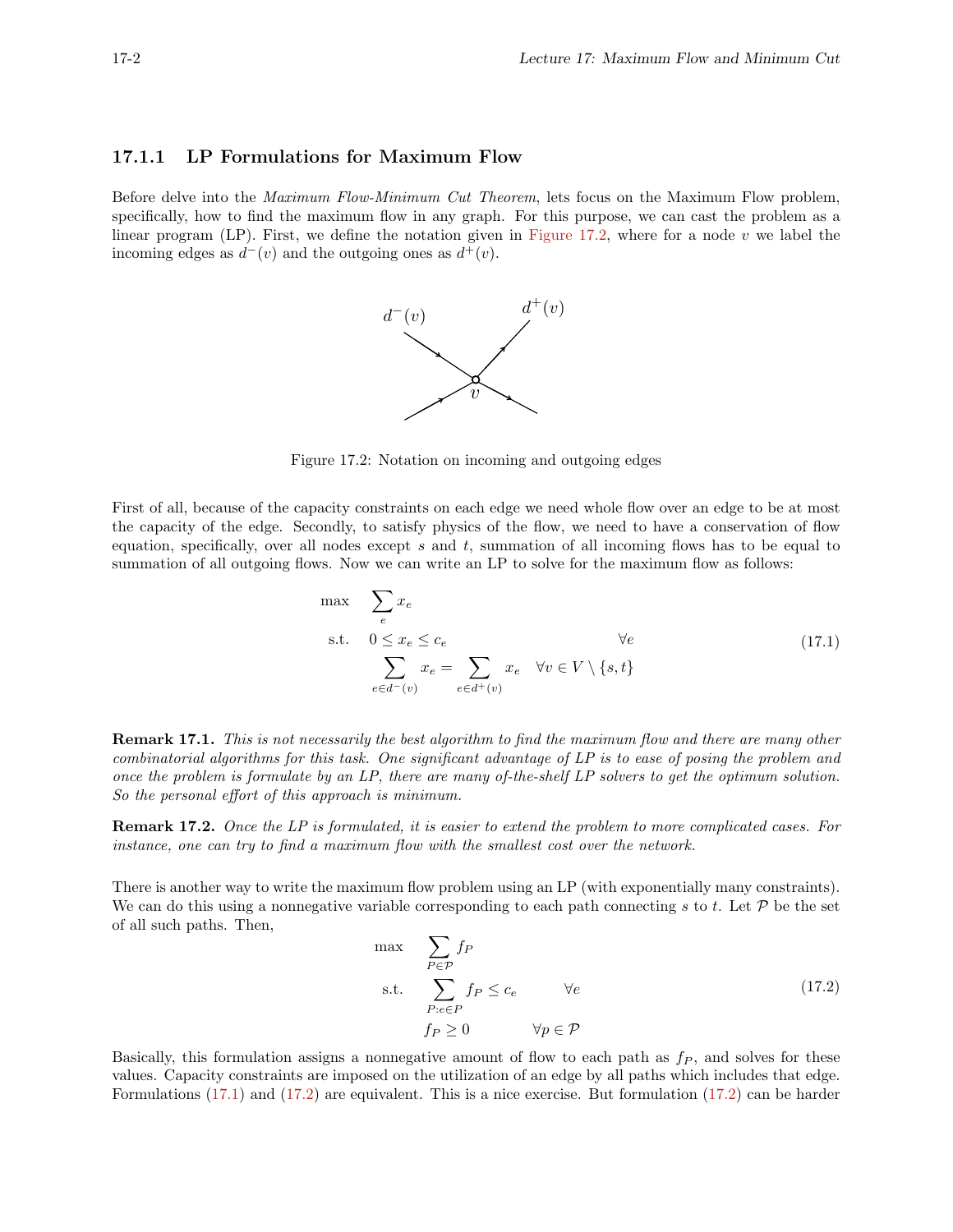to solve, since number of variables are the all possible paths from  $s$  to  $t$ , and there may be exponential number of these paths. Although we do not describe here, but in principle one can use the ellipsoid method to find an optimum solution of the second LP.

The reason that we describe [\(17.1\)](#page-1-1) is that it has a an easier to understand dual. Writing the dual for the formulation [\(17.2\)](#page-1-2) yields the following:

<span id="page-2-0"></span>
$$
\begin{aligned}\n\min \quad & \sum_{e} c_{e} y_{e}, \\
\text{s.t.} \quad & \sum_{e \in P} y_{e} \ge 1 \quad \forall P, \\
& y_{e} \ge 0 \qquad \forall e.\n\end{aligned} \tag{17.3}
$$

The primal is certainly feasible (we can let  $f_P = 0$  for all  $P \in \mathcal{P}$ ) and the dual is also feasible (we can let  $y_e = 1$  for all edges), so strong duality hols. Thus objective value of the primal problem is equal to objective of the dual problem.

## 17.2 Minimum Cut

Before we talk about the minimum cut problem let's start with providing a definition for  $s - t$  cut.

**Definition 17.3.** For a set  $S \subseteq V$ , we say  $(S,\overline{S})$  is an  $s-t$  cut if  $s \in S$  and  $t \notin S$ 



Figure 17.3:  $s - t$  cut illustration

The capacity of an  $s - t$  cut  $(S,\overline{S})$  is defined as follows:

$$
c(S,\overline{S}) := \sum_{\substack{(u,v) \\ u \in S, v \notin S}} c_{u,v}
$$
\n(17.4)

In the minimum  $s - t$  cut problem we want to find the an  $s - t$  cut with minimum capacity,

$$
\min_{S \text{ is } s-t \text{ cut}} c(S, \overline{S}).
$$

<span id="page-2-1"></span>The following theorem is the main result that we prove in this lecture.

**Theorem 17.4** (Maximum-flow Minimum-cut theorem). For any graph G, and any two vertices  $s, t \in V$ , the size of maximum  $s - t$  flow is equal to size of the minimum  $s - t$  cut.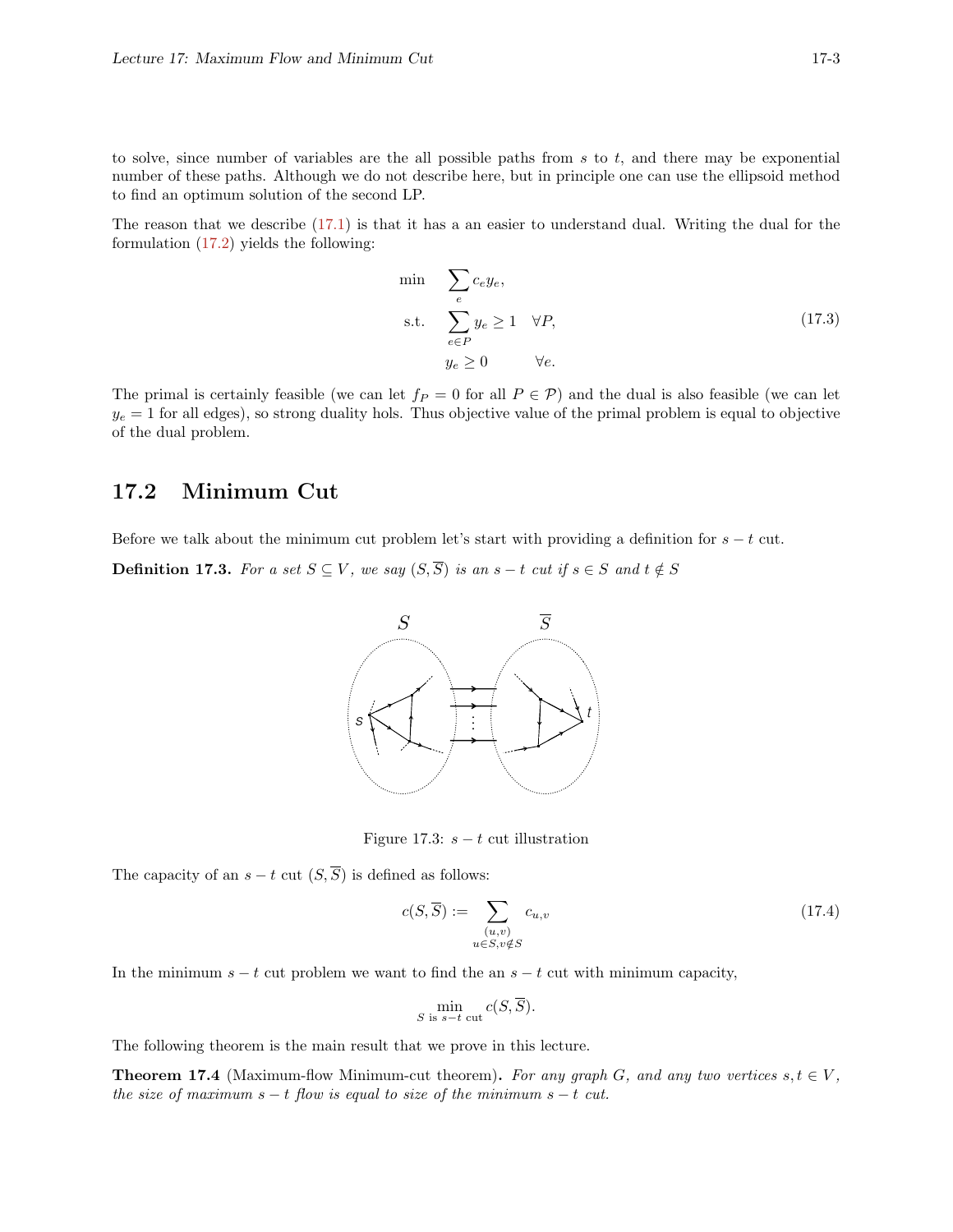Proof. We already know that maximum flow is the solution of LP [\(17.1\)](#page-1-1) which is equivalent to LP [\(17.2\)](#page-1-2). Also we know from the strong duality that primal  $((17.2))$  $((17.2))$  $((17.2))$  cost is equal to dual  $((17.3))$  $((17.3))$  $((17.3))$ . Therefore all we need to show is that the minimum cut is always equal to this dual. Let  $y^*$  be an optimum solution for the dual problem. So, all we need to show is that

<span id="page-3-4"></span><span id="page-3-1"></span>
$$
\sum c_{e} y_{e}^{*} = \min_{s-t \text{ cut}} c(S, \overline{S}).
$$
\n(17.5)

We prove this equality in two steps. First, we show that

$$
\sum c_{e} y_{e}^{*} \le \min_{s-t \text{ cut}} c(S, \overline{S}). \tag{17.6}
$$

Remember we have  $y^*$  is an optimizer of a minimization problem. Therefore, it is enough to show that for any  $s - t$  cut  $(S, \overline{S})$ , there exists a vector y such that y is a feasible LP solution and that

<span id="page-3-0"></span>
$$
\sum c_{e} y_{e} \le c(S, \overline{S}). \tag{17.7}
$$

So, fix an  $s - t$  cut  $(S, \overline{S})$ . For any edge e we let,

$$
y_e = \begin{cases} 1 & \text{if } e \in (S, \overline{S}) \\ 0 & \text{otherwise} \end{cases}
$$
 (17.8)

Observe that the above vector is a feasible solution to LP [17.3;](#page-2-0) this is because any path between s and t has to cross  $(S,\overline{S})$  at least ones. Since y is equal to 1 for any edge in that (directed) cut, the sum of  $y_e$ 's along any  $s - t$  path is at least 1. So, it remains to verify  $(17.7)$ . Observe that

$$
\sum_{e} c_{e} y_{e} = \sum_{u \sim v: u \in S, v \notin S} c_{u,v} y_{u,v} = \sum_{u \sim v: u \in S, v \notin S} c_{u,v} = c(S, \overline{S}),
$$

as desired. This proves [\(17.6\)](#page-3-1).

So, it remains to prove

$$
\sum c_{e} y_{e}^{*} \ge \min_{s-t \text{ cut}} c(S, \overline{S})
$$
\n(17.9)

Since the RHS is a minimization problem it is enough to prove the following: Given a feasible vector  $y$ , there exists an  $s - t$  cut  $(S, \overline{S})$  such that

<span id="page-3-2"></span>
$$
\sum_{e} c_{e} y_{e} \ge \min_{s-t \text{ cut}} c(S, \overline{S}). \tag{17.10}
$$

Fix a feasible solution y of the dual. The goal is to round y into an  $s - t$  cut  $(S, \overline{S})$ . For any edge e let  $y_e$ be the length of e. For any vertex  $v \in V$ , let  $y_v$  be the shortest path distance from s to v with respect to the aforementioned lengths. Observe that, since y is a feasible LP solution, we have  $y_s = 0$  and  $y_t = 1$ .

Having  $\{y_v\}$ 's we just need to run a clustering algorithm. We choose a threshold r and we split the vertices into a set S of those at distance at most r from s and the set  $\overline{S}$  of vertices at distance more than r from S. This idea is reminiscent of the spectral clustering algorithm. Except in this case we are running the clustering algorithm with respect to the LP solution as opposed to the second eigenvector of the graph. As a sanity check, observe that, if y is an integral vector, then for a set S of vertices we have  $y_v = 0$  and for all vertex  $v \notin S$  we have  $y_v = 1$ . So, the above algorithm correctly recovers an  $s - t$  cut of capacity  $\sum_{e} c_e y_e$ .

For a threshold r sampled from a uniform distribution  $\mathcal{U}(0, 1)$ , let  $S_r = \{v : y_v \leq r\}$ , We claim that

<span id="page-3-3"></span>
$$
\mathbb{E}_r\left[c(S_r, \overline{S}_r)\right] \le \sum_e c_e y_e. \tag{17.11}
$$

Note that a proof of the above equation directly implies [\(17.10\)](#page-3-2) which completes the proof of [Theorem 17.4.](#page-2-1)